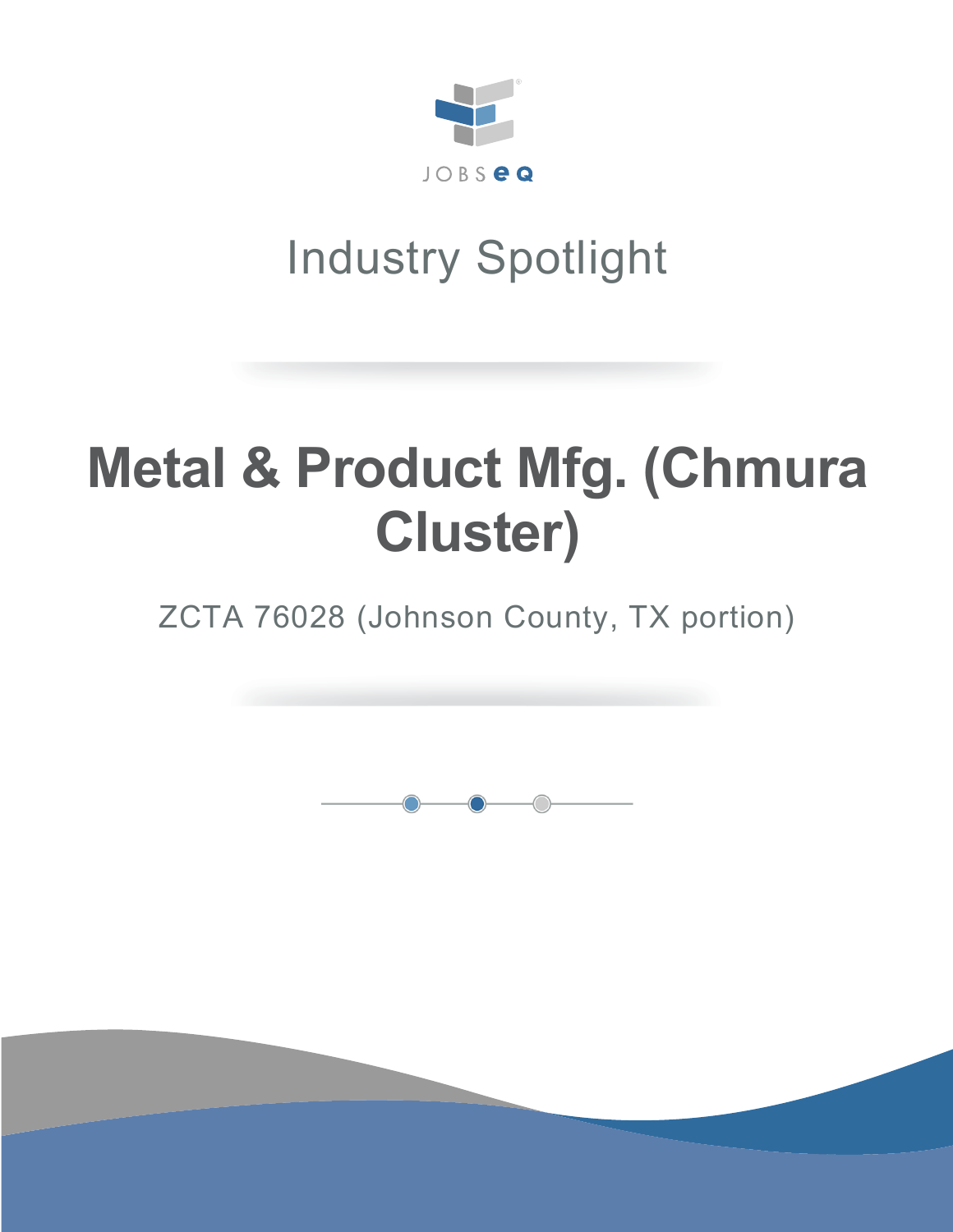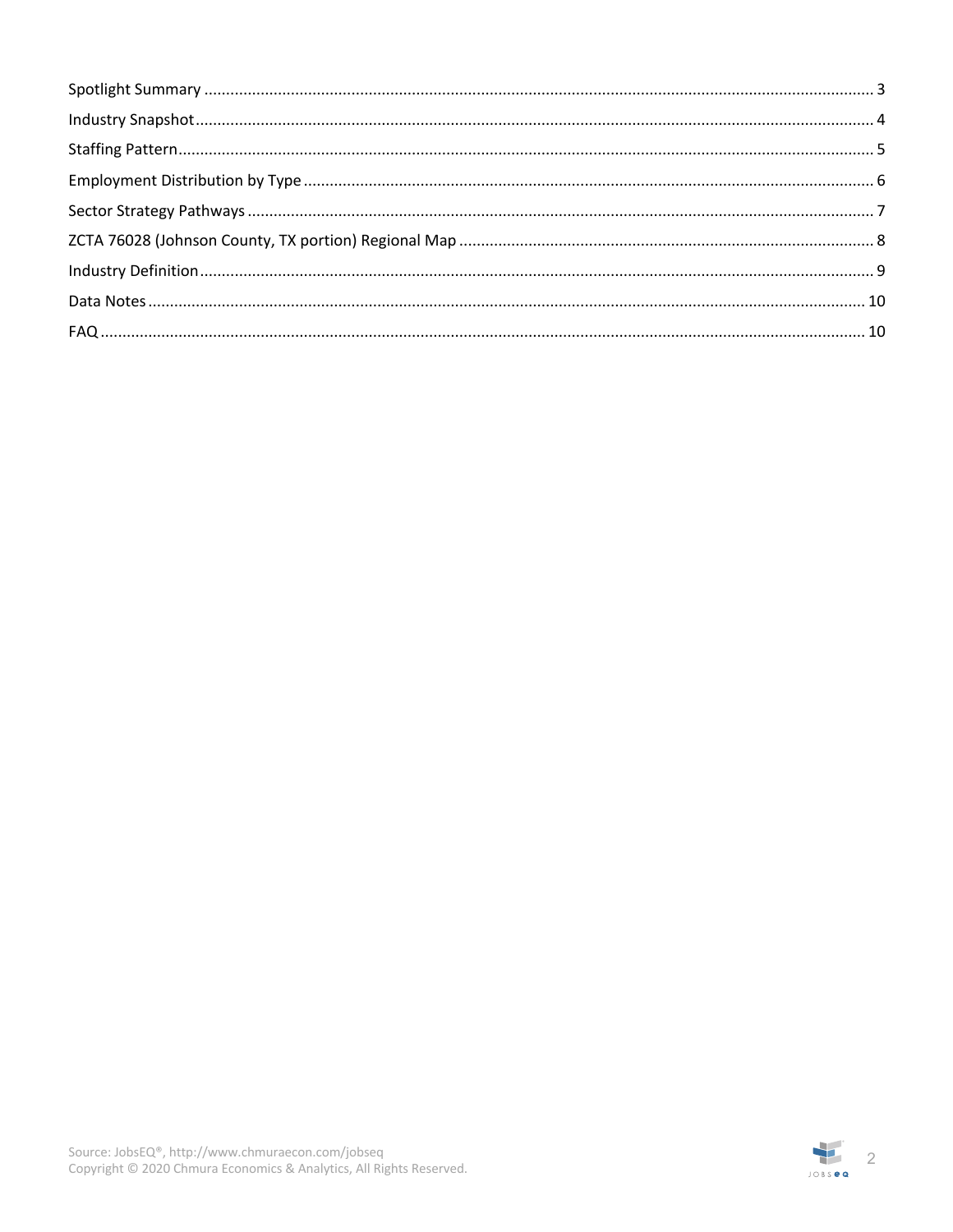#### **Spotlight Summary**

Metal & Product Mfg. (Chmura Cluster) ZCTA 76028 (Johnson County, TX portion) - 2020Q1

#### **EMPLOYMENT**



## 46

Regional employment / 1,213,485 in the nation

## $6.8%$

Production

65.1%

 $0.9\%$ 

Avg Ann % Change Last 10 Years / +1.3% in the U.S.

| Region        |  |  |
|---------------|--|--|
| <b>Nation</b> |  |  |

% of Total Employment /  $0.8\%$  in the U.S.

| Region |  |
|--------|--|
| Nation |  |

### **TOP OCCUPATION GROUPS**



# \$60,613

Avg Wages per Worker / \$62,703 in the nation



Avg Ann % Change Last 10 Years / +2.4% in the U.S.

| Region |  |  |
|--------|--|--|
| Nation |  |  |

#### Office and Administrative Support All Others 9.5% 11.2% **Transportation and Material Moving**

5.8%

#### **TOP INDUSTRIES**

Avg Ann % Change in Employment, Last 10 Years

25.3 % 1 Region Nation





Metal Tank (Heavy Gauge) Manufacturing



Metal Coating, Engraving (except Jewelry and Silverware), and Allied Services to Manufacturers

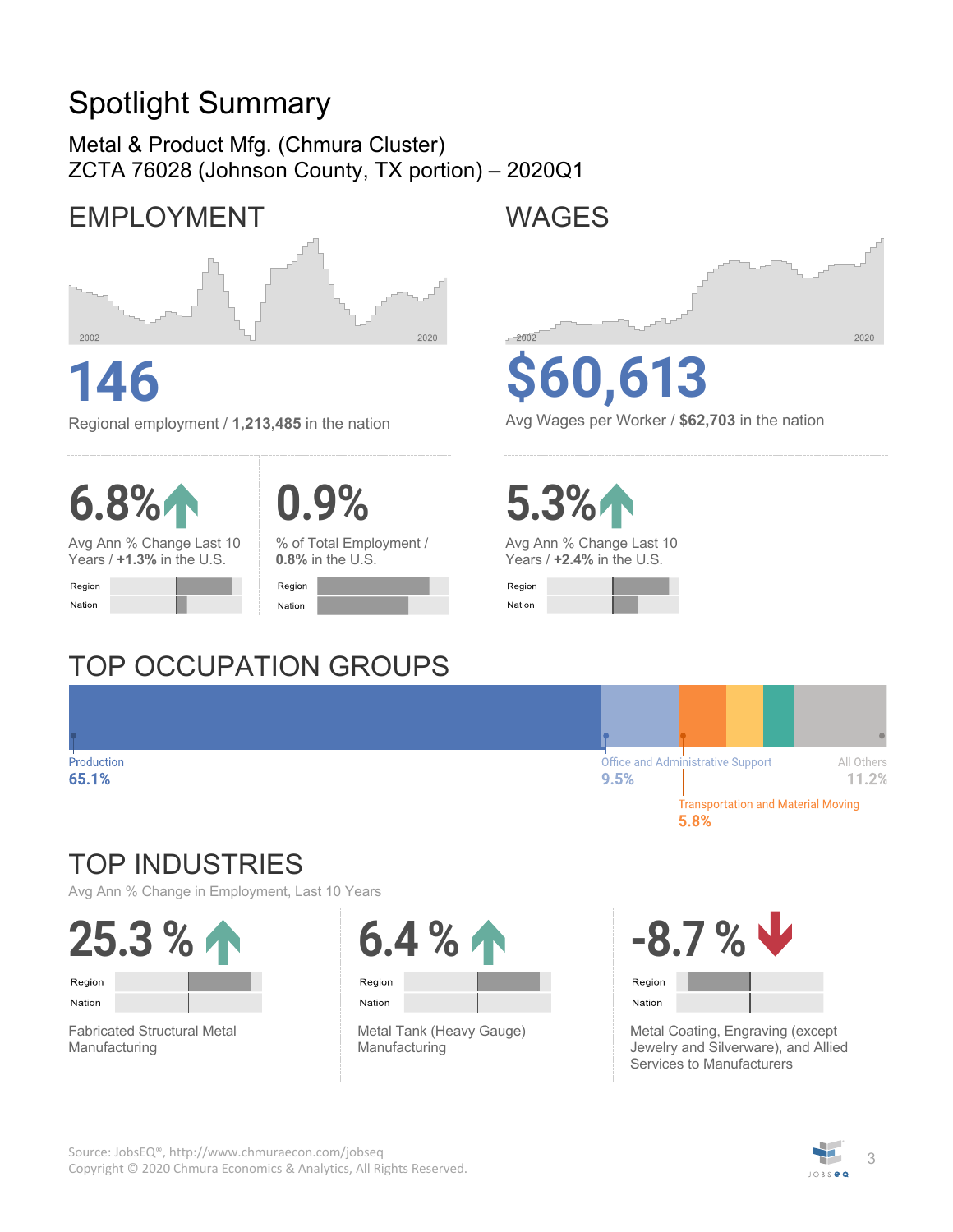#### Industry Snapshot

#### EMPLOYMENT WAGES





| 6-Digit Industry                                                                                     | Empl        | Avg Ann<br><b>Wages</b> | LQ   | <b>5yr History</b> | Annual<br>Demand | <b>Forecast</b><br>Ann<br>Growth |
|------------------------------------------------------------------------------------------------------|-------------|-------------------------|------|--------------------|------------------|----------------------------------|
| <b>Fabricated Structural Metal Manufacturing</b>                                                     | 74          | \$66,246                | 8.10 |                    | 8                | 0.9%                             |
| Metal Tank (Heavy Gauge) Manufacturing                                                               | 32          | \$61,935                | 8.38 |                    | 4                | 0.9%                             |
| Metal Coating, Engraving (except Jewelry and<br>Silverware), and Allied Services to<br>Manufacturers | 10          | \$31,718                | 1.63 |                    | $\mathbf{1}$     | 0.4%                             |
| Electroplating, Plating, Polishing, Anodizing,<br>and Coloring                                       | 7           | \$50,166                | 1.20 |                    | $\mathbf{1}$     | 0.4%                             |
| Iron and Steel Forging                                                                               | 6           | \$67,156                | 2.45 |                    | 1                | 0.4%                             |
| Sheet Metal Work Manufacturing                                                                       | 6           | \$43,263                | 0.54 |                    | 1                | 0.9%                             |
| Ornamental and Architectural Metal Work<br>Manufacturing                                             | 5           | \$46,003                | 1.05 |                    | 1                | 0.9%                             |
| Metal Window and Door Manufacturing                                                                  | 2           | \$35,013                | 0.28 |                    | 0                | 0.9%                             |
| Power Boiler and Heat Exchanger<br>Manufacturing                                                     | 2           | \$72,482                | 1.11 |                    | 0                | 0.9%                             |
| <b>Steel Wire Drawing</b>                                                                            | $\mathbf 0$ |                         | 0.00 |                    | 0                | 1.3%                             |
| <b>Remaining Component Industries</b>                                                                | 0           |                         | 0.00 |                    | 0                | 1.0%                             |
| Metal & Product Mfg. (Chmura Cluster)                                                                | 146         | \$60,613                | 1.23 |                    | 16               | 0.8%                             |

Employment is one of the broadest and most timely measures of a region's economy. Fluctuations in the number of jobs shed light on the health of an industry. A growing employment base creates more opportunities for regional residents and helps a region grow its population.

Since wages and salaries generally compose the majority of a household's income, the annual average wages of a region affect its average household income, housing market, quality of life, and other socioeconomic indicators.

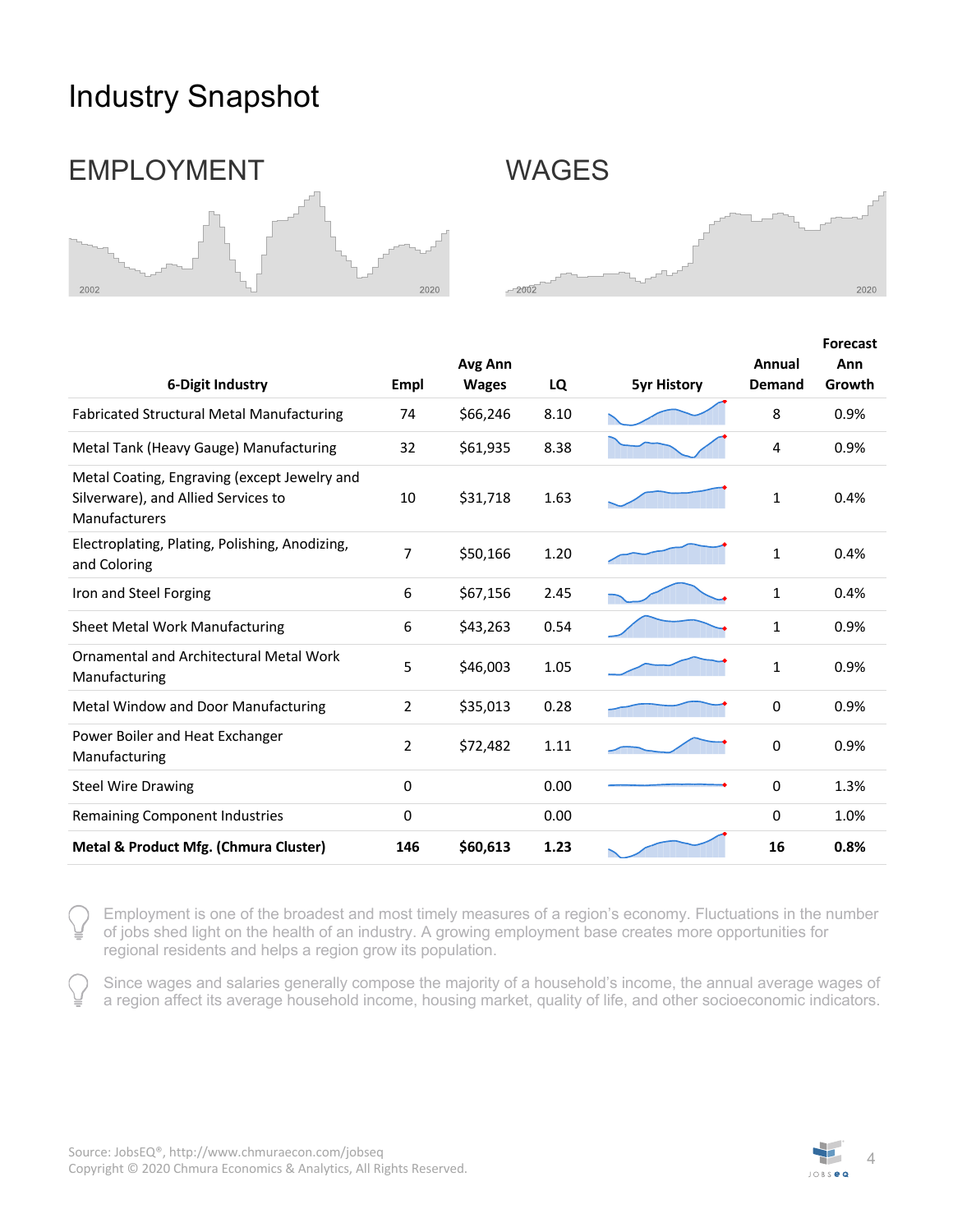#### Staffing Pattern

Production 65.1%



|                                                                                                    |      | Avg Ann      | Annual        |
|----------------------------------------------------------------------------------------------------|------|--------------|---------------|
| <b>6-digit Occupation</b>                                                                          | Empl | <b>Wages</b> | <b>Demand</b> |
| Welders, Cutters, Solderers, and Brazers                                                           | 21   | \$37,800     | 3             |
| <b>Structural Metal Fabricators and Fitters</b>                                                    | 10   | \$37,500     | $\mathbf{1}$  |
| <b>Team Assemblers</b>                                                                             | 9    | \$30,800     | $\mathbf{1}$  |
| Cutting, Punching, and Press Machine Setters,<br>Operators, and Tenders, Metal and Plastic         | 7    | \$30,300     | 1             |
| First-Line Supervisors of Production and Operating<br>Workers                                      | 6    | \$59,000     | 1             |
| Coating, Painting, and Spraying Machine Setters,<br>Operators, and Tenders                         | 5    | \$38,200     | 1             |
| <b>Sheet Metal Workers</b>                                                                         | 4    | \$39,600     | $\mathbf{1}$  |
| <b>Helpers--Production Workers</b>                                                                 | 4    | \$25,700     | 1             |
| Inspectors, Testers, Sorters, Samplers, and<br>Weighers                                            | 4    | \$38,100     | 0             |
| Sales Representatives, Wholesale and<br>Manufacturing, Except Technical and Scientific<br>Products | 3    | \$62,900     | 0             |
| <b>Remaining Component Occupations</b>                                                             | 52   | \$49,400     | 6             |
| <b>Total</b>                                                                                       | 146  |              |               |

The mix of occupations points to the ability of a region to support an industry and its flexibility to adapt to future demand. Industry wages are a component of the cost of labor for regional employers.

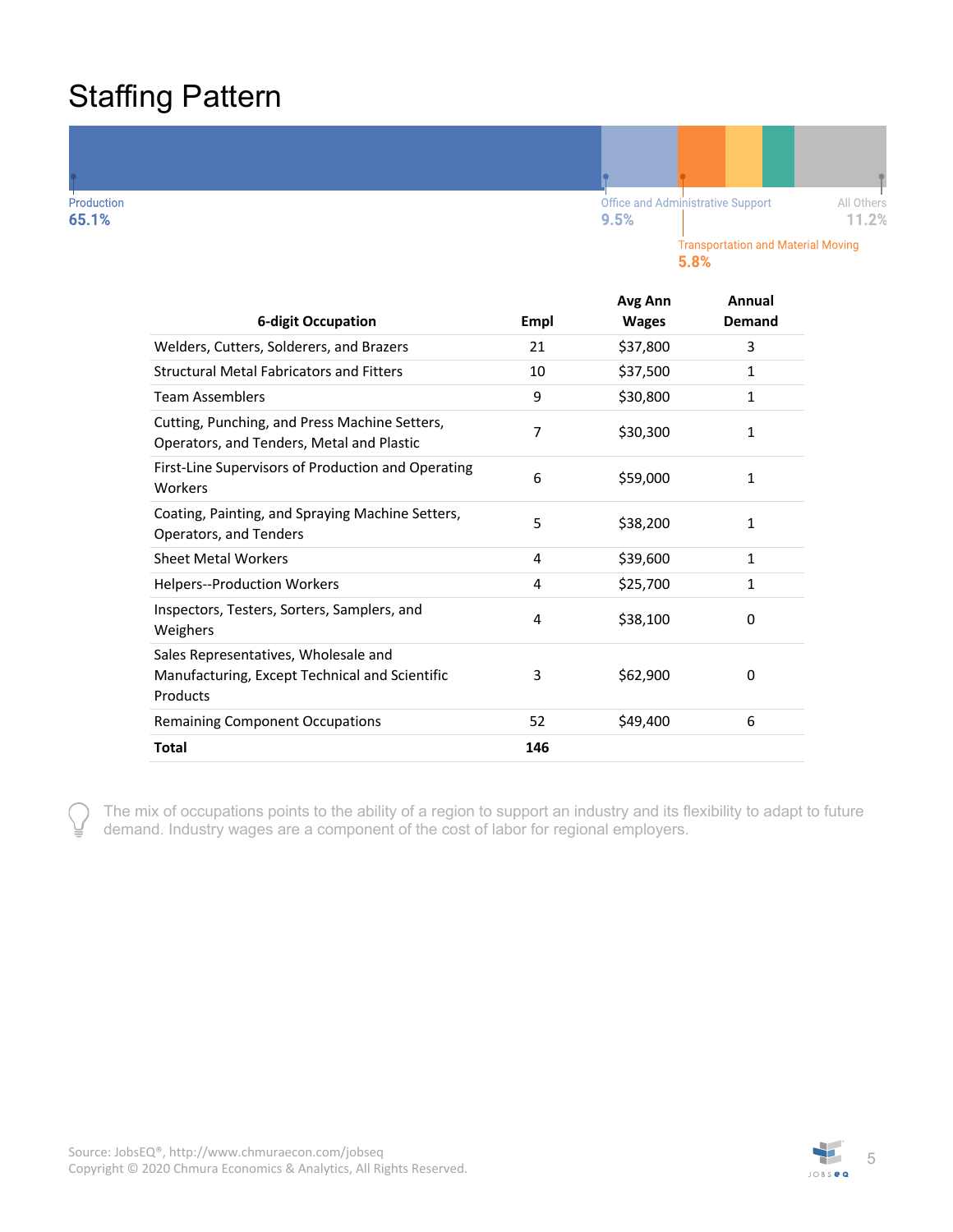### Employment Distribution by Type

The table below shows the employment mix by ownership type for Metal & Product Mfg. (Chmura Cluster) for ZCTA 76028 (Johnson County, TX portion). Four of these ownership types — federal, state, and local government and the private sector — together constitute "Covered Employment" (employment covered by the Unemployment Insurance programs of the United States and reported via the Quarterly Census of Employment and Wages).

"Self-Employment" refers to unincorporated self-employment and represents workers whose primary job is selfemployment (that is, these data do not include workers whose primary job is a wage-and-salary position that is supplemented with self-employment).

|         | 96.8%           |             |       |
|---------|-----------------|-------------|-------|
|         |                 | <b>Empl</b> | %     |
|         | Private         | 141         | 96.8% |
|         | Self-Employment | 5           | 3.2%  |
| $C = 1$ |                 |             |       |

Source: JobsEQ®

Strong entrepreneurial activity is indicative of growing industries. Using self-employment as a proxy for entrepreneurs, a higher share of self-employed individuals within a regional industry points to future growth.

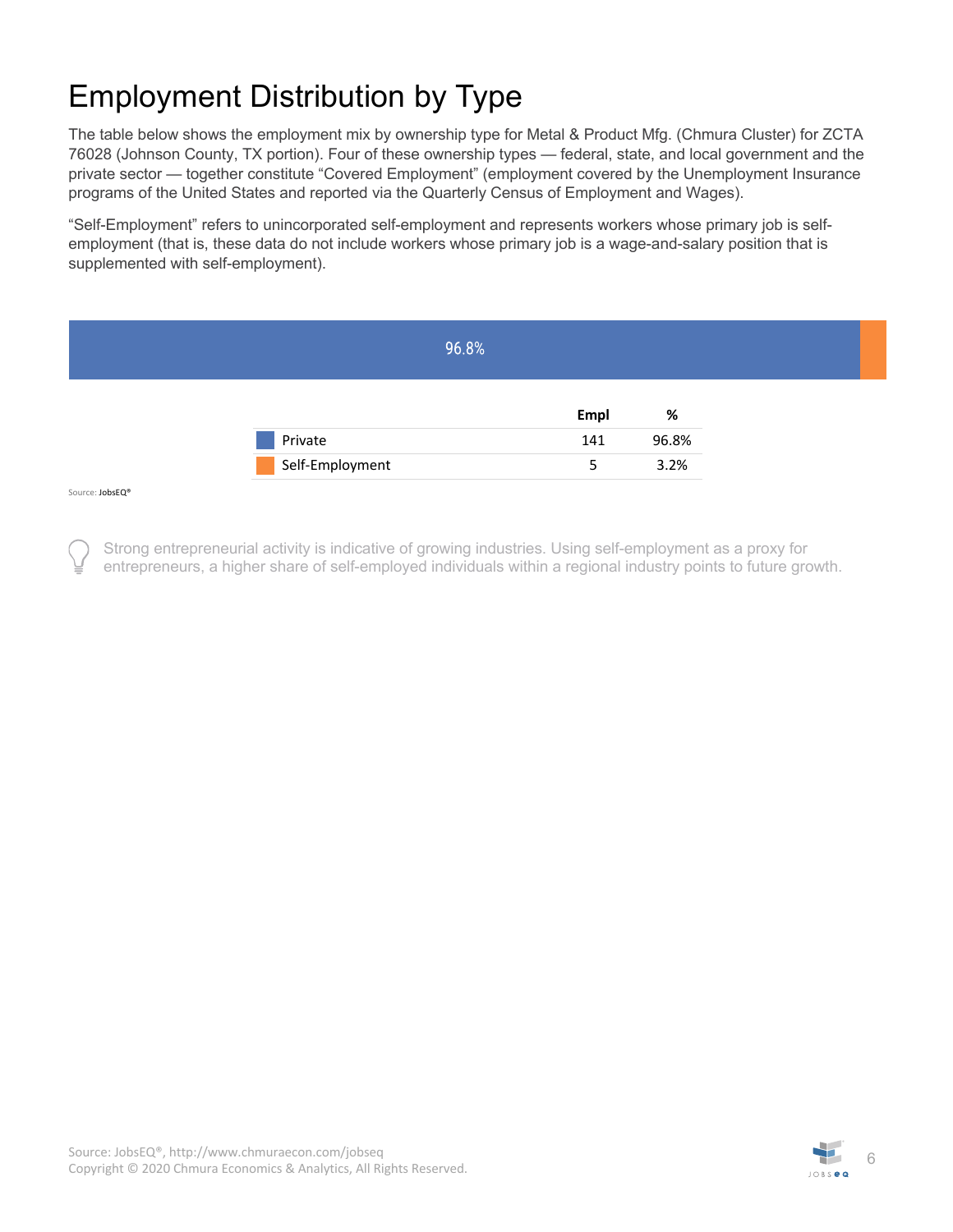#### Sector Strategy Pathways

| Molders, Shapers, and Casters, Except Metal and Plastic                                              | Structural Metal Fabricators and Fitters |
|------------------------------------------------------------------------------------------------------|------------------------------------------|
| Foundry Mold and Coremakers                                                                          |                                          |
| Assemblers and Fabricators, All Other                                                                | <b>Team Assemblers</b>                   |
| Mail Clerks and Mail Machine Operators, Except Postal Service                                        |                                          |
| <b>Team Assemblers</b>                                                                               |                                          |
| Inspectors, Testers, Sorters, Samplers, and Weighers                                                 | Welders, Cutters, Solderers, and Brazers |
| Industrial Truck and Tractor Operators                                                               |                                          |
| <b>Structural Metal Fabricators and Fitters</b>                                                      |                                          |
| Electrical, Electronic, and Electromechanical Assemblers, Except Coil Winders, Tapers, and Finishers |                                          |

The graphics on this page illustrate relationships and potential movement (from left to right) between occupations that share similar skill sets. Developing career pathways as a strategy promotes industry employment growth and workforce engagement.

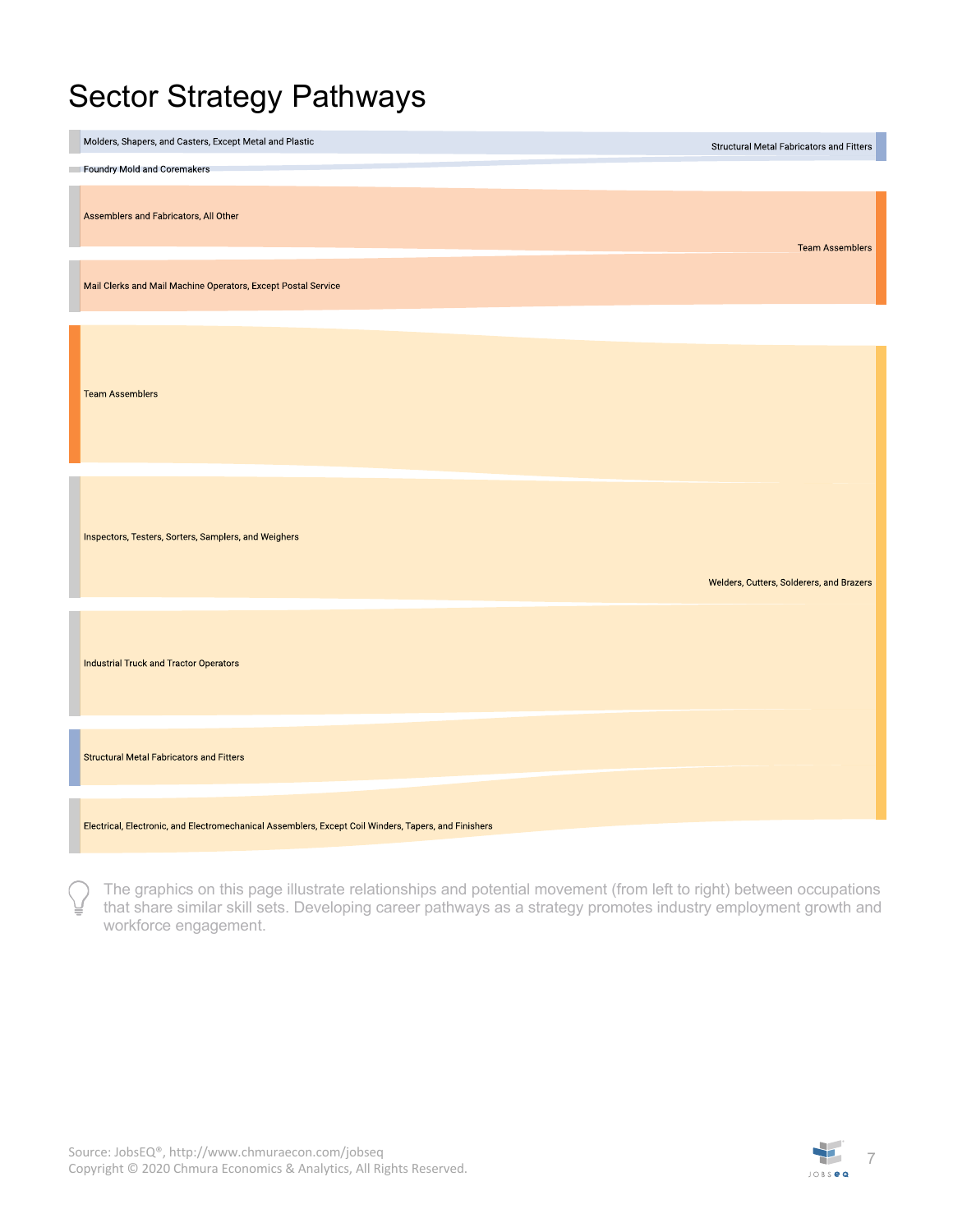## ZCTA 76028 (Johnson County, TX portion) Regional Map



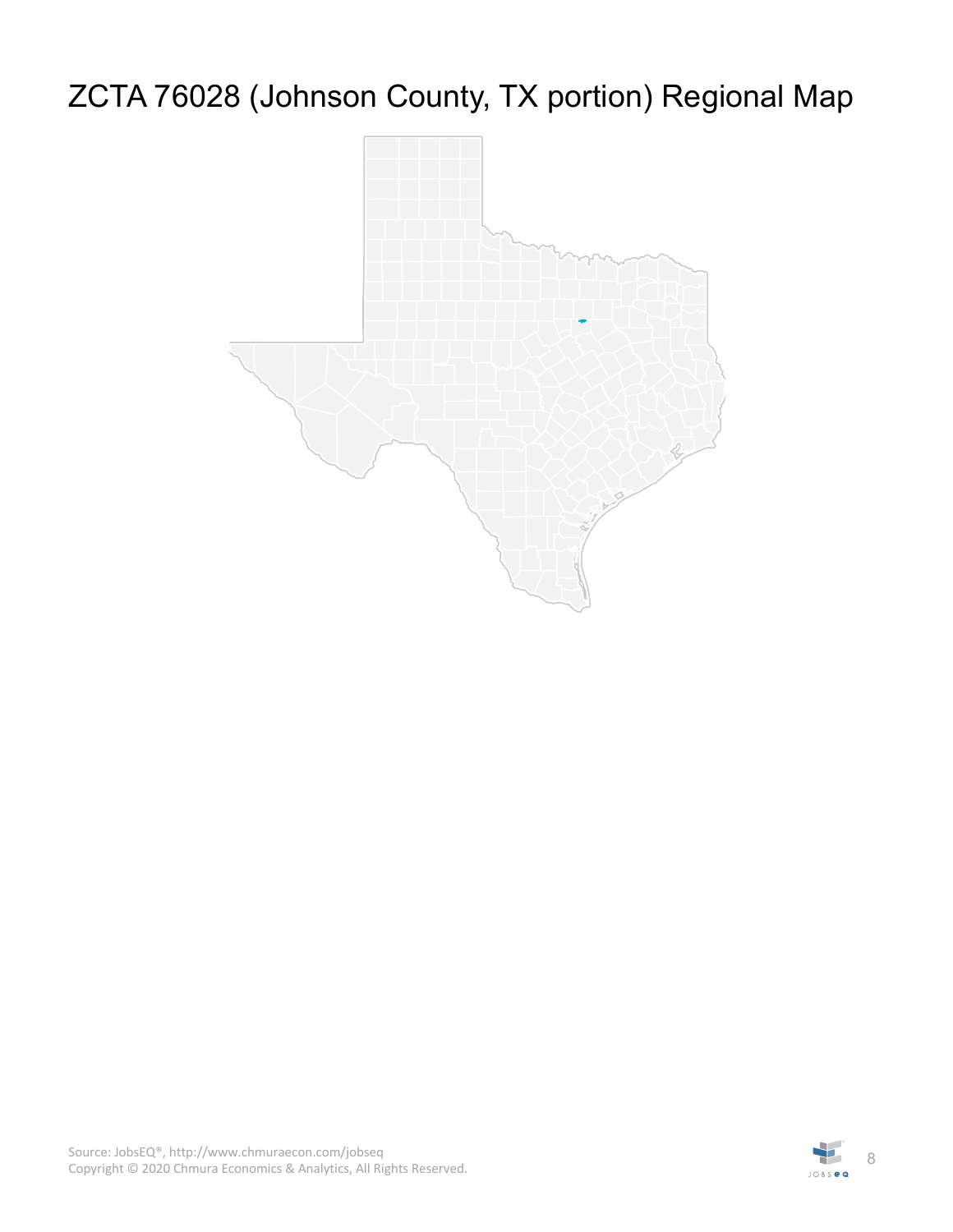## Industry Definition

| Metal & Product Mfg. (Chmura Cluster) is defined as the following NAICS industries: |  |  |
|-------------------------------------------------------------------------------------|--|--|
|                                                                                     |  |  |

| Code   | <b>Description</b>                                                                             |
|--------|------------------------------------------------------------------------------------------------|
| 212210 | Iron Ore Mining                                                                                |
| 212221 | <b>Gold Ore Mining</b>                                                                         |
| 212222 | <b>Silver Ore Mining</b>                                                                       |
| 212230 | Copper, Nickel, Lead, and Zinc Mining                                                          |
| 212291 | Uranium-Radium-Vanadium Ore Mining                                                             |
| 212299 | All Other Metal Ore Mining                                                                     |
| 331110 | Iron and Steel Mills and Ferroalloy Manufacturing                                              |
| 331210 | Iron and Steel Pipe and Tube Manufacturing from Purchased Steel                                |
| 331221 | Rolled Steel Shape Manufacturing                                                               |
| 331222 | <b>Steel Wire Drawing</b>                                                                      |
| 331313 | Alumina Refining and Primary Aluminum Production                                               |
| 331314 | Secondary Smelting and Alloying of Aluminum                                                    |
| 331315 | Aluminum Sheet, Plate, and Foil Manufacturing                                                  |
| 331318 | Other Aluminum Rolling, Drawing, and Extruding                                                 |
| 331410 | Nonferrous Metal (except Aluminum) Smelting and Refining                                       |
| 331420 | Copper Rolling, Drawing, Extruding, and Alloying                                               |
| 331491 | Nonferrous Metal (except Copper and Aluminum) Rolling, Drawing, and Extruding                  |
| 331492 | Secondary Smelting, Refining, and Alloying of Nonferrous Metal (except Copper and Aluminum)    |
| 331511 | Iron Foundries                                                                                 |
| 331512 | Steel Investment Foundries                                                                     |
| 331513 | Steel Foundries (except Investment)                                                            |
| 331523 | Nonferrous Metal Die-Casting Foundries                                                         |
| 331524 | Aluminum Foundries (except Die-Casting)                                                        |
| 331529 | Other Nonferrous Metal Foundries (except Die-Casting)                                          |
| 332111 | Iron and Steel Forging                                                                         |
| 332112 | Nonferrous Forging                                                                             |
| 332114 | <b>Custom Roll Forming</b>                                                                     |
| 332117 | Powder Metallurgy Part Manufacturing                                                           |
| 332119 | Metal Crown, Closure, and Other Metal Stamping (except Automotive)                             |
| 332311 | Prefabricated Metal Building and Component Manufacturing                                       |
| 332312 | <b>Fabricated Structural Metal Manufacturing</b>                                               |
| 332313 | <b>Plate Work Manufacturing</b>                                                                |
| 332321 | Metal Window and Door Manufacturing                                                            |
| 332322 | Sheet Metal Work Manufacturing                                                                 |
| 332323 | Ornamental and Architectural Metal Work Manufacturing                                          |
| 332410 | Power Boiler and Heat Exchanger Manufacturing                                                  |
| 332420 | Metal Tank (Heavy Gauge) Manufacturing                                                         |
| 332431 | <b>Metal Can Manufacturing</b>                                                                 |
| 332439 | <b>Other Metal Container Manufacturing</b>                                                     |
| 332613 | <b>Spring Manufacturing</b>                                                                    |
| 332618 | Other Fabricated Wire Product Manufacturing                                                    |
| 332811 | <b>Metal Heat Treating</b>                                                                     |
| 332812 | Metal Coating, Engraving (except Jewelry and Silverware), and Allied Services to Manufacturers |
| 332813 | Electroplating, Plating, Polishing, Anodizing, and Coloring                                    |